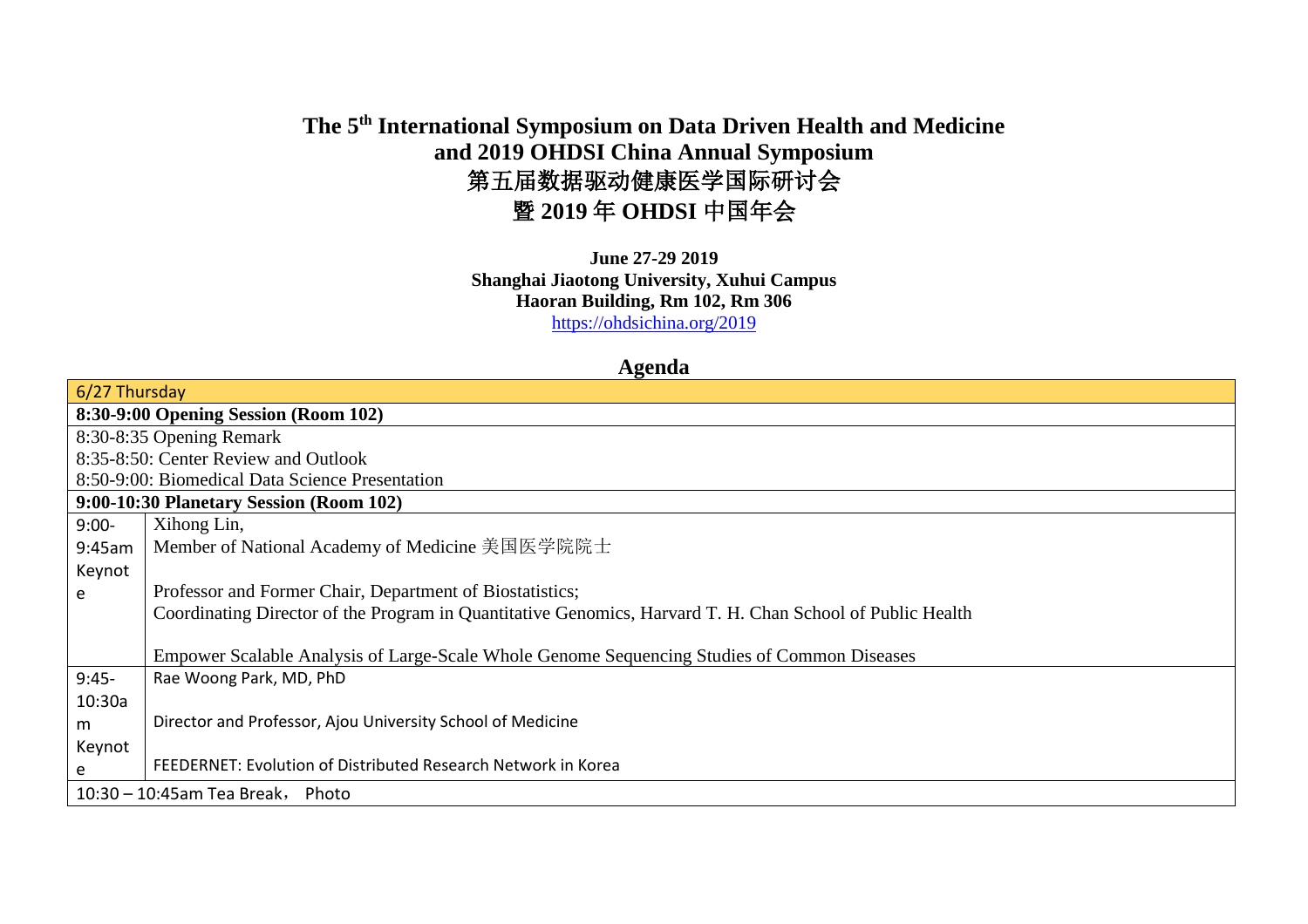| <b>Parallel Session</b>                                         |                                                               |                                                          |                                                                           |
|-----------------------------------------------------------------|---------------------------------------------------------------|----------------------------------------------------------|---------------------------------------------------------------------------|
| Session I: Genetic Variation and Disease, Chair: Tao Wang (Room |                                                               | Session II: Vision on Big Data, Chair: Hua Xu (Room 306) |                                                                           |
| 102)                                                            |                                                               |                                                          |                                                                           |
| $10:45 -$                                                       | Hongyu Zhao, Ph.D.                                            | $10:45 -$                                                | Limin Wang MD                                                             |
| 11:10                                                           |                                                               | 11:10                                                    |                                                                           |
|                                                                 | Ira V. Hiscock Professor and Chair, Department of             |                                                          | Professor and Director, Division of Surveillance, National                |
|                                                                 | Biostatistics, Yale University                                |                                                          | Center for Chronic and Non Communicable Diseases Control                  |
|                                                                 |                                                               |                                                          | and Prevention,                                                           |
|                                                                 | <b>Genetic Risk Prediction</b>                                |                                                          | China CDC                                                                 |
|                                                                 |                                                               |                                                          |                                                                           |
|                                                                 |                                                               |                                                          | 慢性病流行病学大数据发展现状与思考                                                         |
| $11:10-$                                                        | Gang Chen, Ph.D.                                              | $11:10 -$                                                | Hongfang Liu, PhD                                                         |
| 11:35                                                           |                                                               | 11:35                                                    |                                                                           |
|                                                                 | Co-Founder and CEO, WeGene                                    |                                                          | Professor and Division Chief, Mayo Clinic                                 |
|                                                                 |                                                               |                                                          |                                                                           |
|                                                                 | Integration of DTC Testing and Cohort Study for Population    |                                                          | Accelerate digital medicine by advancing informatics and                  |
|                                                                 | Genomics at WeGene                                            |                                                          | analytics for clinical excellence                                         |
| $11:35-$                                                        | Mengchun Gong, Ph.D.                                          | $11:35 -$                                                | Jingsong Li, PhD                                                          |
| 12:00                                                           |                                                               | 12:00                                                    |                                                                           |
|                                                                 | Senior Vice President, Digital China Health and Peking Union  |                                                          | Professor, Zhejiang University                                            |
|                                                                 | <b>Medical College</b>                                        |                                                          |                                                                           |
|                                                                 |                                                               |                                                          | Constructing a healthcare Big Data platform in Zhejiang - the             |
|                                                                 | High-throughput Phenotyping and Clinical Phenome              |                                                          | <b>Zhijiang Project</b>                                                   |
|                                                                 | Construction in China                                         |                                                          | 浙江实验室项目-浙江医疗大数据平台建设                                                       |
|                                                                 | $12:00 - 1:15$ pm Lunch                                       |                                                          |                                                                           |
|                                                                 | Session I: Single Cell Analysis. Chair: Jian Zhang (Room 102) |                                                          | Session II: OHDSI CDM, ETL, and related tools, Chair: Mui Van Zandt (Room |
|                                                                 |                                                               | 306)                                                     |                                                                           |
| $1:15-$                                                         | Xuegong Zhang                                                 | $1:15-1:40$                                              | Christian Reich, MD, PhD                                                  |
| 2:00                                                            |                                                               |                                                          |                                                                           |
|                                                                 | 清华大学自动化系教授、生命学院与医学院兼职教授                                       |                                                          | OHDSI co-founder, VP Real World Analytics Solutions, IQVIA                |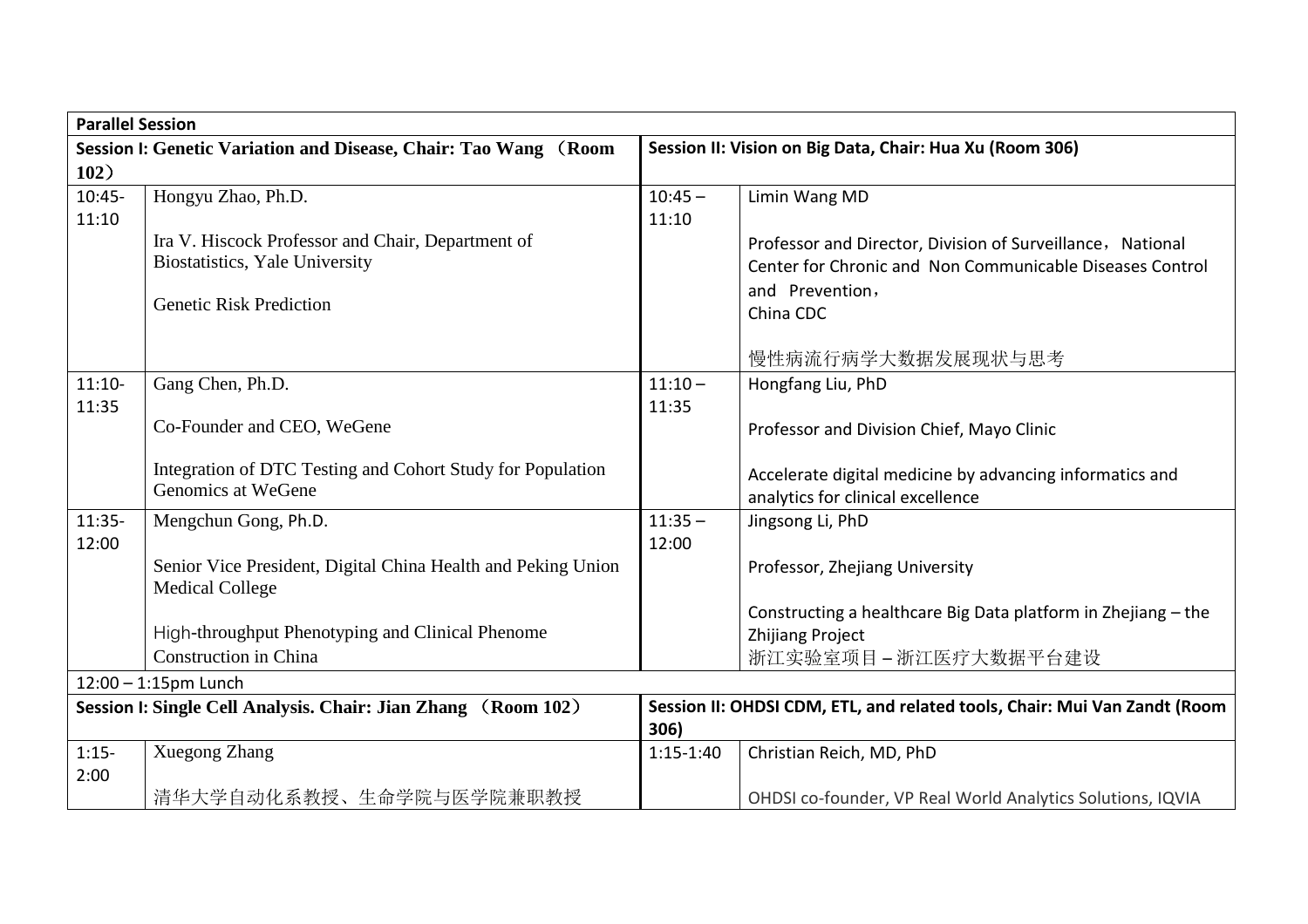|         | 北京信息科学与技术国家研究中心生物信息学研究部主任                                    |               |                                                              |
|---------|--------------------------------------------------------------|---------------|--------------------------------------------------------------|
|         |                                                              |               | Global multicenter research in the OHDSI research network    |
|         | 人类细胞图谱 HCA 计划中的若干生物信息学问题/Some                                |               |                                                              |
|         | bioinformatics challenges in the Human Cell Atlas project    |               |                                                              |
| $2:00-$ | Yingying Wei, Ph.D.                                          | 1:40-2:05     | Hui Lu, PhD                                                  |
| 2:25    | 香港中文大学统计系助理教授                                                |               | Professor and Department Chair, Shanghai Jiaotong University |
|         |                                                              |               |                                                              |
|         | Flexible Experimental Designs for Valid Single-cell RNA-     |               | Combining phenotype and genotype for genetic diseases        |
|         | sequencing Experiments Allowing Batch Effects Correction     |               | analysis                                                     |
| $2:25-$ | Zhixiang Lin, Ph.D.                                          | $2:05 - 2:30$ | Na Hong, PhD                                                 |
| 2:50    |                                                              |               |                                                              |
|         | <b>Assistant Professor of Statistics,</b>                    |               | GM of DCHealth Technologies Inc.                             |
|         | the Chinese University of Hong Kong                          |               |                                                              |
|         | Jointly modeling chromatin accessibility and gene expression |               | Converting Lung Cancer Big Data of China to the OHDSI        |
|         | data with application to single cell genomics                |               | <b>Common Data Model</b>                                     |
|         |                                                              |               | 中国肺癌大数据到 OHDSI 通用数据模型的转化                                     |
| $2:50-$ | Xin Zou, Ph.D.                                               | 2:30-2:55     | <b>Buzhou Tang</b>                                           |
| 3:15    | SJTU Institute of Systems Medicine                           |               | Associate Professor, Harbin Institute of Technology          |
|         |                                                              |               |                                                              |
|         | Noise Reduction Algorithms for Single-cell RNA-seq data      |               | NLP for healthcare - are we ready for practice?              |
|         | interpretation                                               |               | 医疗自然语言处理-我们准备好了吗?                                            |
|         |                                                              | $2:55-3:20$   | Hua Xu, PhD                                                  |
|         |                                                              |               |                                                              |
|         |                                                              |               | Professor, The University of Texas Health Science Center at  |
|         |                                                              |               | Houston                                                      |
|         |                                                              |               | Atlas in Chinese                                             |
|         |                                                              |               |                                                              |
|         |                                                              |               | 开源科研分析平台 Atlas 中文版介绍                                         |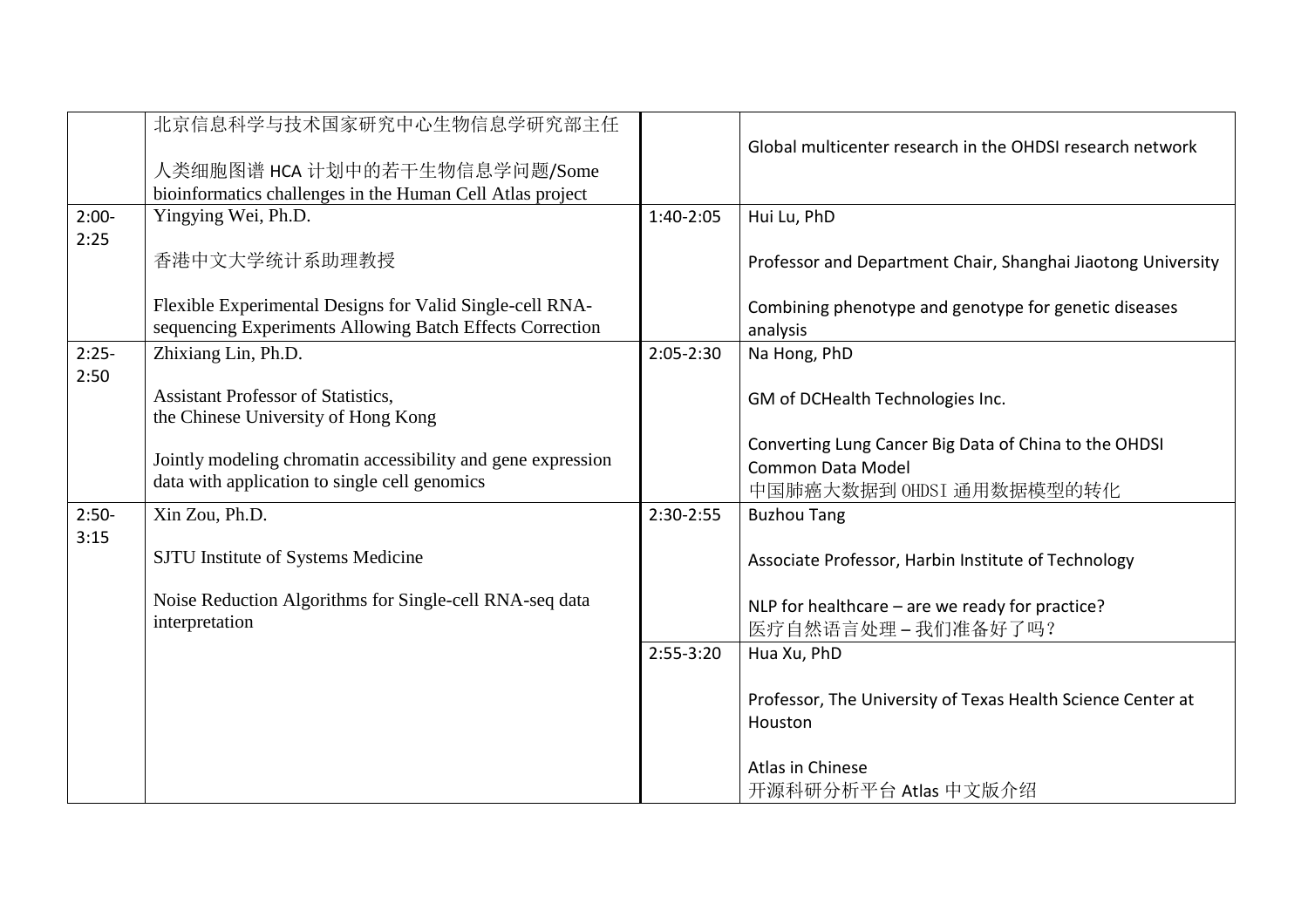| $3:20 - 3:40$ pm Tea Break                                   |                                                                                                                           |                                                         |                                                                                |
|--------------------------------------------------------------|---------------------------------------------------------------------------------------------------------------------------|---------------------------------------------------------|--------------------------------------------------------------------------------|
| Session I: Brain Signal Analysis. Chair: Xingming Zhao (Room |                                                                                                                           | Session II: Use Cases #1. Chair: Buzhou Tang (Room 306) |                                                                                |
| 102)                                                         |                                                                                                                           |                                                         |                                                                                |
| $3:40-$                                                      | Jianfeng Feng, Ph.D.                                                                                                      | 3:40-4:05                                               | Yi Zhou, PhD                                                                   |
| 4:25                                                         |                                                                                                                           |                                                         |                                                                                |
|                                                              | Professor, Centre for Scientific Computing and Computer<br>Science, Warwick University; Professor and Director, Institute |                                                         | Associate Professor, Sun Yat-sen University                                    |
|                                                              | of Science and Technology for Brain Inspired Intelligence,<br><b>Fudan University</b>                                     |                                                         | Deep learning-based predictive modeling of seizure based on<br><b>EEG</b> data |
|                                                              | Computational Psychiatry: Depression and Addiction                                                                        |                                                         | 基于深度学习的癫痫脑电发作预警研究                                                              |
| $4:25-$                                                      | Yaohui Jin, Ph.D.                                                                                                         | 4:05-4:30                                               | Haoyan Cai, MS                                                                 |
| 4:50                                                         | Professor, School of Electronic, Information, and Electrical<br>Engineering, SJTU                                         |                                                         | Medical Director, SmindU Inc.                                                  |
|                                                              | Data Warehouse for Brain Project                                                                                          |                                                         | Big Data practice in the psychiatry field in China<br>精神医学大数据中国实践              |
| $4:50-$                                                      | Yao Li, Ph.D.                                                                                                             | 4:30-4:55                                               | Li Wang, PhD                                                                   |
| 5:15                                                         | Professor<br>School of Biomedical Engineering, SJTU                                                                       |                                                         | Associate Professor, Nantong University                                        |
|                                                              |                                                                                                                           |                                                         | Multi-site analysis of drug uses based on $NCCD - a$ case study                |
|                                                              | Towards unraveling the structural, functional and molecular                                                               |                                                         | of systemic lupus erythematosus                                                |
|                                                              | fingerprints of brain function and disorders                                                                              |                                                         | 基于 NCCD 的多中心大规模患者临床药物分析-以系统性红                                                  |
|                                                              |                                                                                                                           |                                                         | 斑狼疮为例                                                                          |
| $5:15-$                                                      | Ying Zhu, Ph.D                                                                                                            | 4:55-5:20                                               | Xin Zhang, PhD                                                                 |
| 5:40                                                         | PI, State Key Laboratory of Medical Neurobiology, Fudan<br>University                                                     |                                                         | Senior Engineer, Jiangsu Province Hospital, Nanjing Medical<br>University      |
|                                                              | Wired to be Human: Insights from transcriptome analysis                                                                   |                                                         |                                                                                |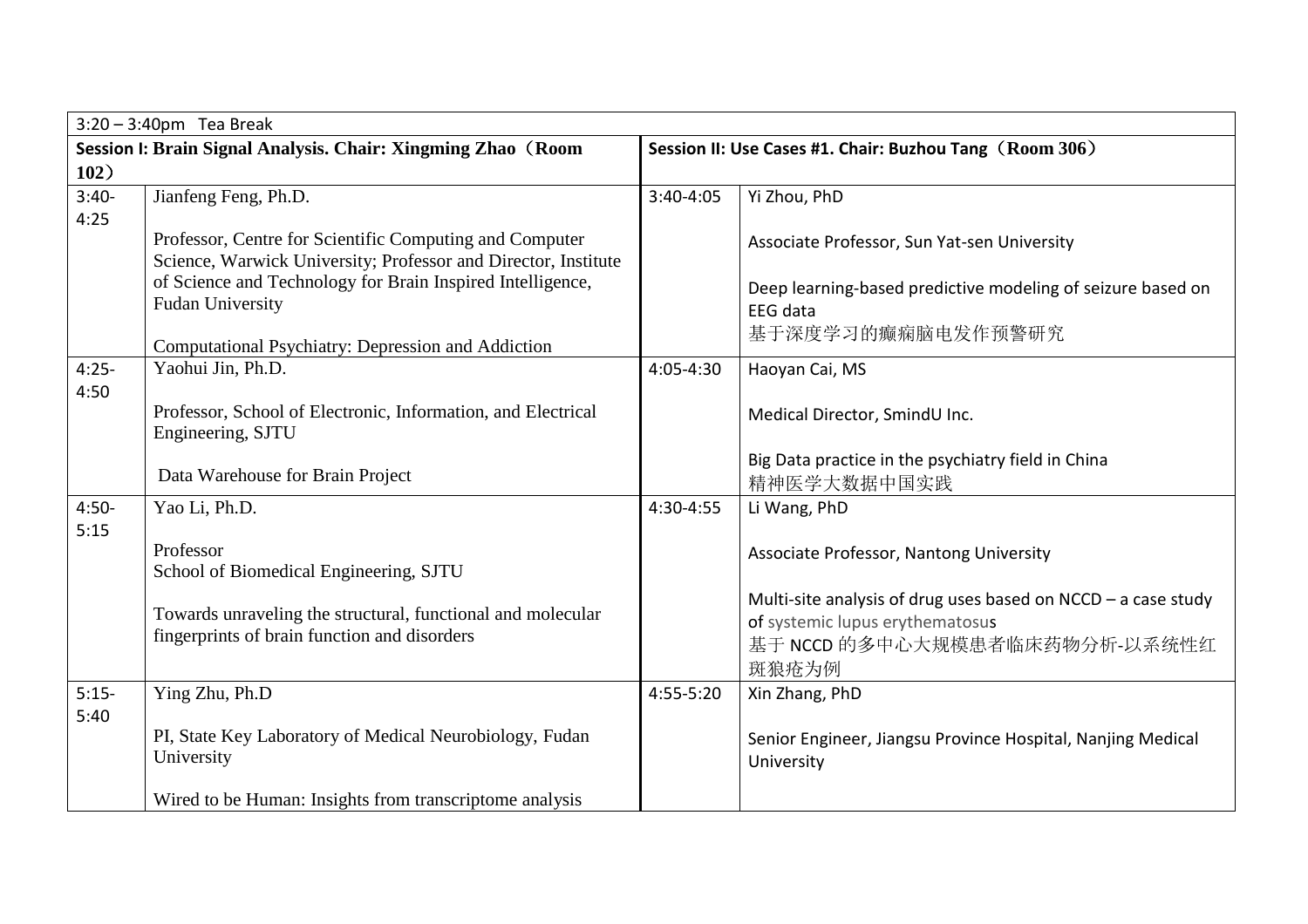|                          |                                                                |                  | Application and practice of OHDSI-based clinical studies in   |
|--------------------------|----------------------------------------------------------------|------------------|---------------------------------------------------------------|
|                          |                                                                |                  | China                                                         |
|                          |                                                                |                  | 基于 OHDSI 的医疗研究应用实践                                            |
|                          |                                                                |                  | 5:30-6:30pm OHDSI China Committee Meeting (Closed session, by |
|                          |                                                                | invitation only) |                                                               |
| 6/28 Friday              |                                                                |                  |                                                               |
| <b>Parallel Session:</b> |                                                                |                  |                                                               |
|                          | Session I: Keynote (Room 102) Chair: Zhangsheng Yu             |                  | Session II: OHDSI Data Analysis. Chair: Na Hong (Room 306)    |
| $9:00-$                  | Jianqing Fan, Ph.D.                                            | 8:30-8:55        | Fei Wang, PhD                                                 |
| 9:45                     |                                                                |                  | Associate Professor, Cornell University                       |
|                          | Frederick L. Moore'18 Professor of Finance, Princeton          |                  | Analytics with Healthcare Data Big and Small                  |
|                          | University; Dean, School of Data Science, Fudan University     | 8:55-9:20        | Lei Liu, PhD                                                  |
|                          |                                                                |                  | Professor, Fudan University                                   |
|                          | <b>Communication-Efficient Accurate Statistical Estimation</b> |                  | Knowledge graph-based clinical decision support systems       |
|                          |                                                                |                  | 基于知识图谱的临床决策支持                                                 |
| $9:45-$                  | Jian Yang, Ph.D.                                               | $9:20-9:45$      | Yong Chen, PhD                                                |
| 10:30                    | Professor of Statistical Genomics,                             |                  |                                                               |
|                          | The University of Queensland (UQ); Head, Institute for         |                  | Associate Professor, University of Pennsylvania               |
|                          | Advanced Research, Wen Zhou Medical University                 |                  |                                                               |
|                          | Deciphering the Genetic Architecture of Human Complex          |                  | A Communication Efficient Distributed Algorithm for           |
|                          | <b>Traits</b>                                                  |                  | Regression Analyses with Rare Events                          |
|                          |                                                                | $9:45-10:10$     | Hua Zhong, PhD                                                |
|                          |                                                                |                  |                                                               |
|                          |                                                                |                  | Associate Professor, New York University                      |
|                          |                                                                |                  |                                                               |
|                          |                                                                |                  | Cardiovascular disease prediction for diabetic patients from  |
|                          |                                                                |                  | longitudinal electronic health record data                    |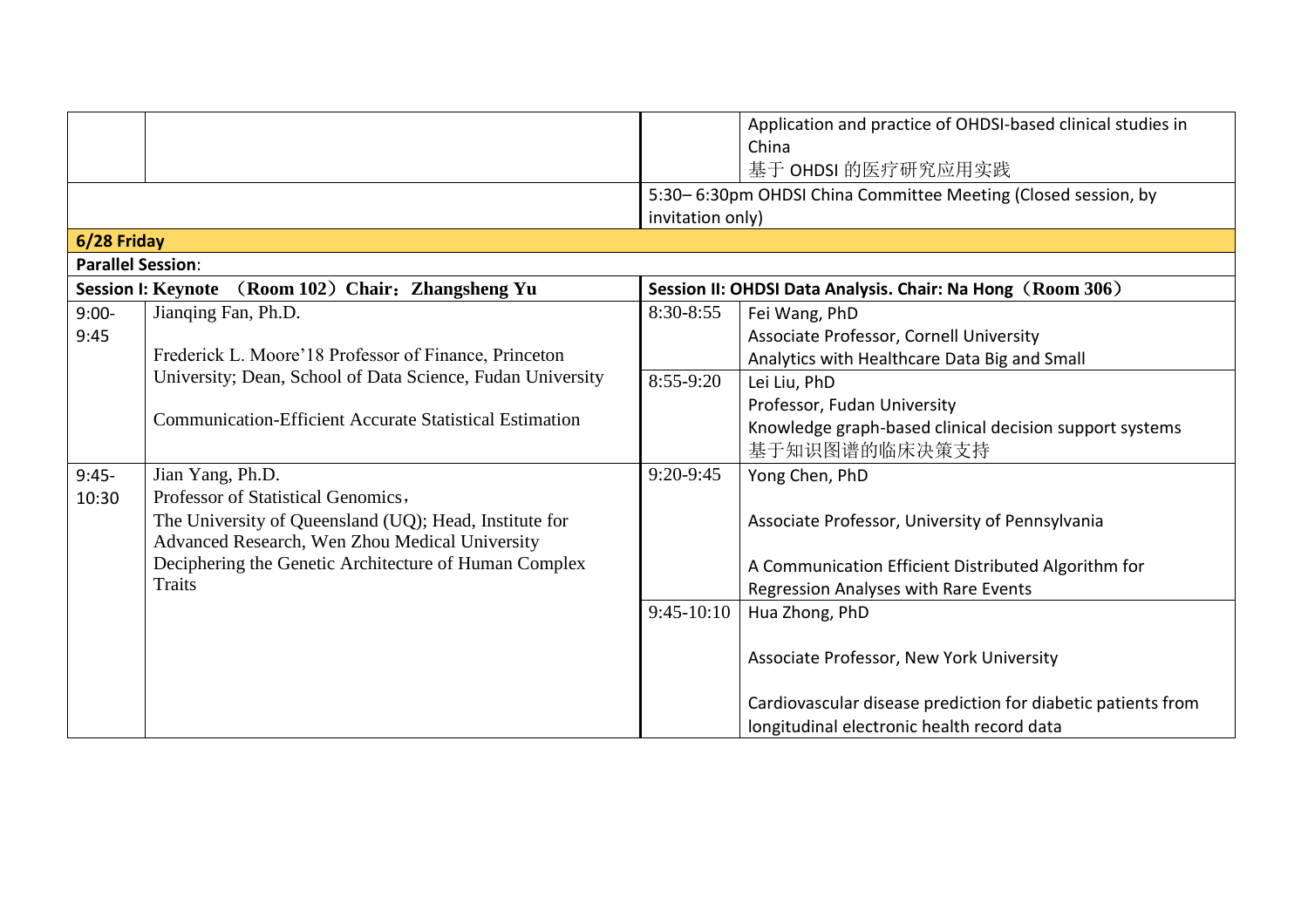|          |                                                               | $10:10-$  | Lixia Yao, PhD                                               |
|----------|---------------------------------------------------------------|-----------|--------------------------------------------------------------|
|          |                                                               | 10:30     |                                                              |
|          |                                                               |           | Assistant Professor, Mayo Clinic                             |
|          |                                                               |           | Extracting Kinship From Obituary to Enhance Electronic       |
|          |                                                               |           | <b>Medical Records for Genetic Research</b>                  |
|          | 10:30-10:50am Tea Break                                       |           |                                                              |
|          | Session I: Biostatistics Methodology: Chair: Hanzhu Qian      |           |                                                              |
|          | (Room 102)                                                    |           | Session II: Use Cases #2. Chair: Mengchun Gong (Room 306)    |
| $10:50-$ | Minghua Deng, Ph.D.                                           | $10:50-$  | Yuxi Li, MD                                                  |
| 11:15    |                                                               | 11:15     | Attending Physician, The first affiliated hospital of Peking |
|          | Professor, School of Mathematical Sciences, Peking University |           | University                                                   |
|          |                                                               |           | Facilitating clinical research using EHRs: development and   |
|          | Expectation pooling: An effective and interpretable pooling   |           | practice of a cardiovascular CDR                             |
|          | method for predicting DNA-protein binding                     |           | 电子病历数据助力临床研究: 心血管专科 CDR 的建设与实                                |
|          |                                                               |           | 践                                                            |
| $11:15-$ | Tao Wang, Ph.D.                                               | $11:15-$  | Sheng Nie, MD                                                |
| 11:40    |                                                               | 11:40     | Attending Physician, Nanfang Hospital, National Clinical     |
|          | PI, Department of Bioinformatics and Biostatistics, Shanghai  |           | Research Center for Kidney Disease                           |
|          | Jiao Tong University                                          |           | Clinical research for kidney disease - from traditional      |
|          |                                                               |           | epidemiology studies to big data platforms                   |
|          | An adaptive independence test for microbiome community data   |           | 从肾脏病人群流行病研究到大数据平台的建立                                         |
| 11:40-   | Emma Zhang, Ph.D.                                             | $11:40-$  | Qiong Wang, MS                                               |
| 12:05    |                                                               | 12:05     | 副科长,高级工程师, The third affiliated hospital of                  |
|          | Assistant Professor, Management Science, University of Miami  |           | <b>Guangzhou Medical University</b>                          |
|          |                                                               |           | 医院数据平台的建设与应用                                                 |
|          | Network Response Regression for Modeling Population of        |           |                                                              |
|          | Networks with Covariates                                      |           |                                                              |
| 12:05-   | 傅博                                                            | $12:05 -$ | Qin Ye, MD                                                   |
| 12:30    | Professor, School of Data Science, Fudan University           | 12:30     | Associate Principal, ZS Associate                            |
|          | Causal analysis of administrative data                        |           |                                                              |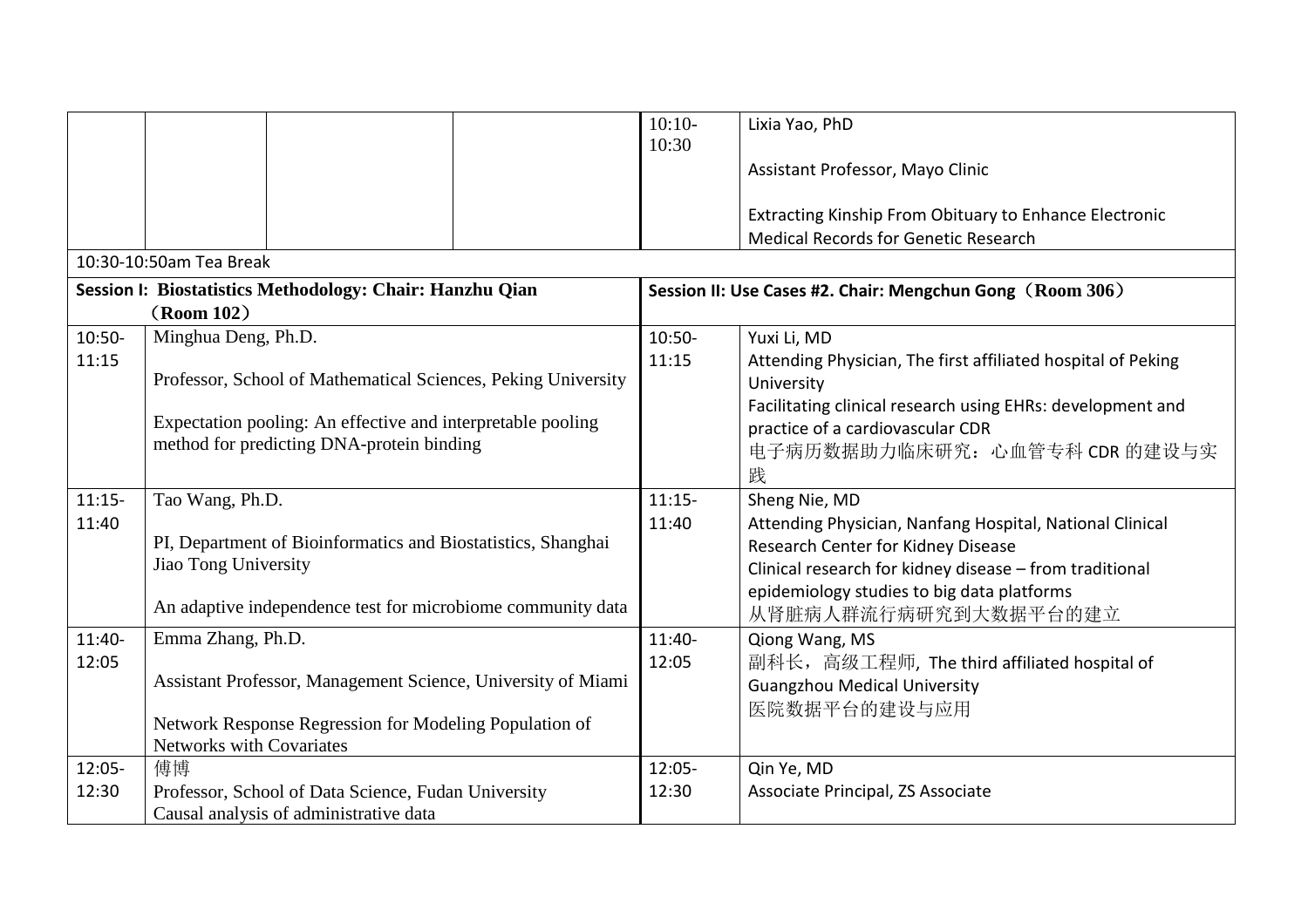|                                                              |                                                               |                                                                    | Real world data and artificial intelligence - introduction to use<br>cases |  |
|--------------------------------------------------------------|---------------------------------------------------------------|--------------------------------------------------------------------|----------------------------------------------------------------------------|--|
| $12:30 - 2:00$ pm Lunch                                      |                                                               |                                                                    |                                                                            |  |
| Session I: Data analysis pipeline for precision Medicine (I) |                                                               | Session II: OHDSI proposal pitch (Room 306) & SNOMED Session (Room |                                                                            |  |
|                                                              | (Room 102) Chair: Hui Lu                                      | 305)                                                               |                                                                            |  |
| $2:00 -$                                                     | 李亦学                                                           | $2:00 -$                                                           | Mui Van Zandt, MS                                                          |  |
| 3:40 <sub>pm</sub>                                           | 研究员, 中科院生物医学大数据中心主任                                           | 5:00pm                                                             | Director, IQVIA                                                            |  |
|                                                              | 中国生物医学大数据体系                                                   |                                                                    | OHDSI proposal pitch                                                       |  |
|                                                              | 赵兴明                                                           | $2:00 -$                                                           | Liara Tutina                                                               |  |
|                                                              | 教授 复旦大学                                                       | 5:00pm                                                             | <b>Customer Relations Executive Asia and Pacific</b>                       |  |
|                                                              | 张江国际脑库介绍                                                      |                                                                    | "Introduction to SNOMED" (The organization, the community                  |  |
|                                                              |                                                               |                                                                    | and the terminology)                                                       |  |
|                                                              | 李淼新                                                           |                                                                    | Linda Bird                                                                 |  |
|                                                              | 教授中山大学                                                        |                                                                    | Head of Education and Product Support                                      |  |
|                                                              | A powerful method for estimation of cancer-driver genes using |                                                                    | <b>SNOMED CT Education and Data Analytics</b>                              |  |
|                                                              | a weighted iterative regression modelling background          |                                                                    |                                                                            |  |
|                                                              | mutation count,                                               |                                                                    |                                                                            |  |
|                                                              | 李敏                                                            |                                                                    | Zhi Wang, MD                                                               |  |
|                                                              | 副院长, 教授 中南大学                                                  |                                                                    | Chief Terminologist & Director of DCHealth Technologies Inc.               |  |
|                                                              | Deep learning for proteomics, bioinformatics, and medicine    |                                                                    | SNOMED CT 在中国落地情况                                                          |  |
|                                                              | Session I: Data analysis pipeline for precision Medicine (II) |                                                                    |                                                                            |  |
|                                                              | (Room 102), Chair: Min Li                                     |                                                                    |                                                                            |  |
| $3:50 -$                                                     | 阮彤                                                            |                                                                    |                                                                            |  |
| 5:30                                                         | 教授, 所长 华东理工大学                                                 |                                                                    |                                                                            |  |
|                                                              | 基于自然语言问答的临床数据分析                                               |                                                                    |                                                                            |  |
|                                                              | 刘博                                                            |                                                                    |                                                                            |  |
|                                                              | 副教授 哈尔滨工业大学                                                   |                                                                    |                                                                            |  |
|                                                              | 中国人群多组学参比数据库与分析系统建设                                           |                                                                    |                                                                            |  |
|                                                              | 金博                                                            |                                                                    |                                                                            |  |